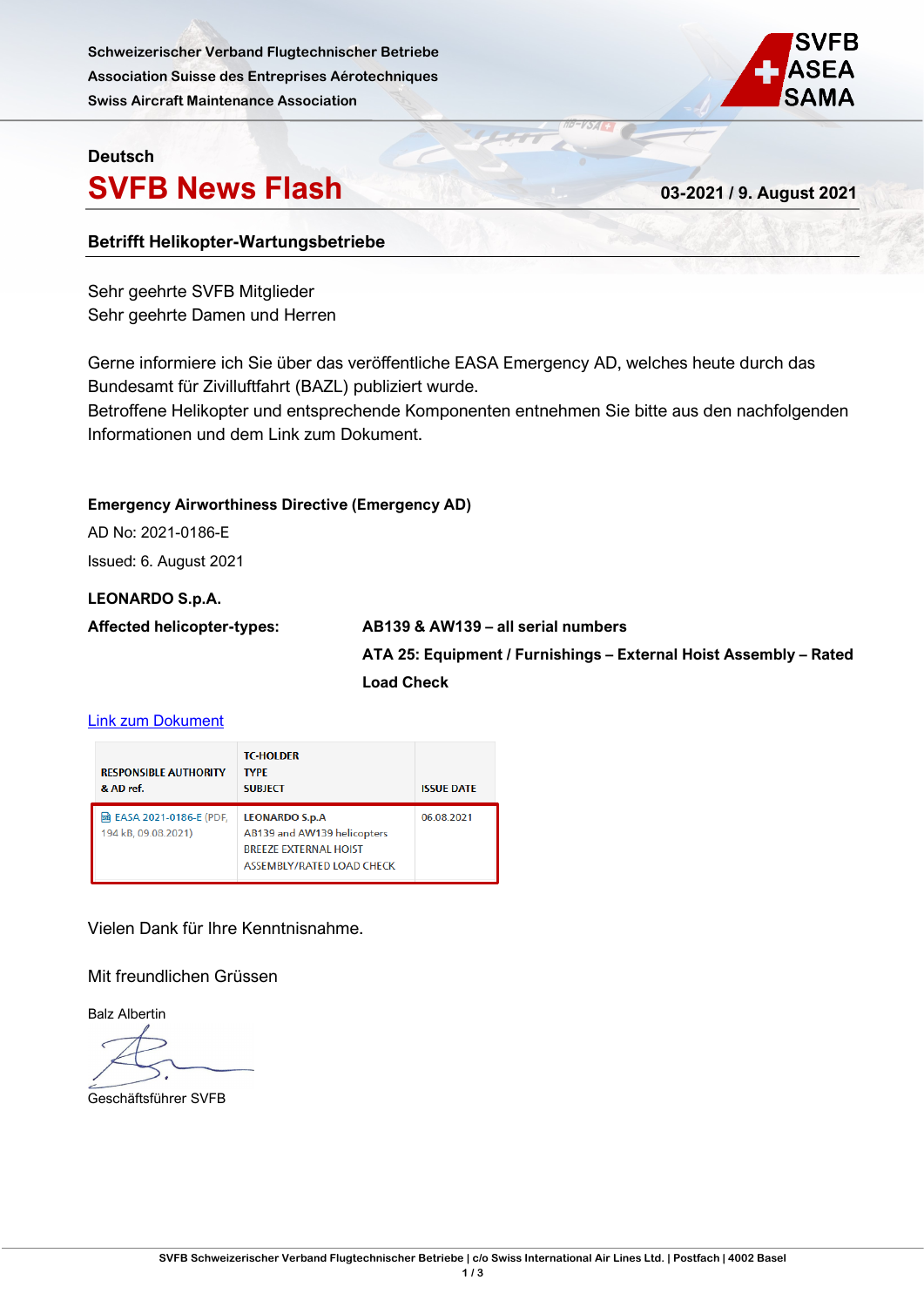**Schweizerischer Verband Flugtechnischer Betriebe Association Suisse des Entreprises Aérotechniques Swiss Aircraft Maintenance Association**



## **Français**

## **ASEA flash d'information 03-2021 / 9. août 2021**

## **Concerne les entreprises de maintenance d'hélicoptères**

Chers membres de l'ASEA Mesdames et Messieurs

J'ai le plaisir de vous informer que des consignes de navigabilité urgentes (Emergency AD) de l'EASA ont été publiées aujourd'hui par l'Office fédéral de l'aviation civile (OFAC). Les types de l'hélicoptère et des composants correspondants sont indiqués dans les informations suivantes ainsi qu'en cliquant le lien vers le document.

## **Emergency Airworthiness Directive (Emergency AD)**

AD No: 2021-0186-E Issued: 6 août 2021

## **LEONARDO S.p.A.**

## **Affected helicopter-types: AB139 & AW139 – all serial numbers**

**ATA 25: Equipment / Furnishings – External Hoist Assembly – Rated Load Check**

#### [Lien vers le document](https://www.bazl.admin.ch/bazl/fr/home/experts/aeronefs/consignes-de-navigabilite--cn-/emergency-airworthiness-directives--ead-.html)

| <b>RESPONSIBLE AUTHORITY</b><br>& AD ref.       | <b>TC-HOLDER</b><br><b>TYPF</b><br><b>SUBJECT</b>                                                                 | <b>ISSUE DATE</b> |
|-------------------------------------------------|-------------------------------------------------------------------------------------------------------------------|-------------------|
| 园 EASA 2021-0186-E (PDF,<br>194 kB. 09.08.2021) | <b>LEONARDO S.p.A</b><br>AB139 and AW139 helicopters<br><b>BREEZE EXTERNAL HOIST</b><br>ASSEMBLY/RATED LOAD CHECK | 06.08.2021        |

Merci beaucoup de votre attention.

Avec mes meilleures salutations

Balz Albertin

Directeur général ASEA